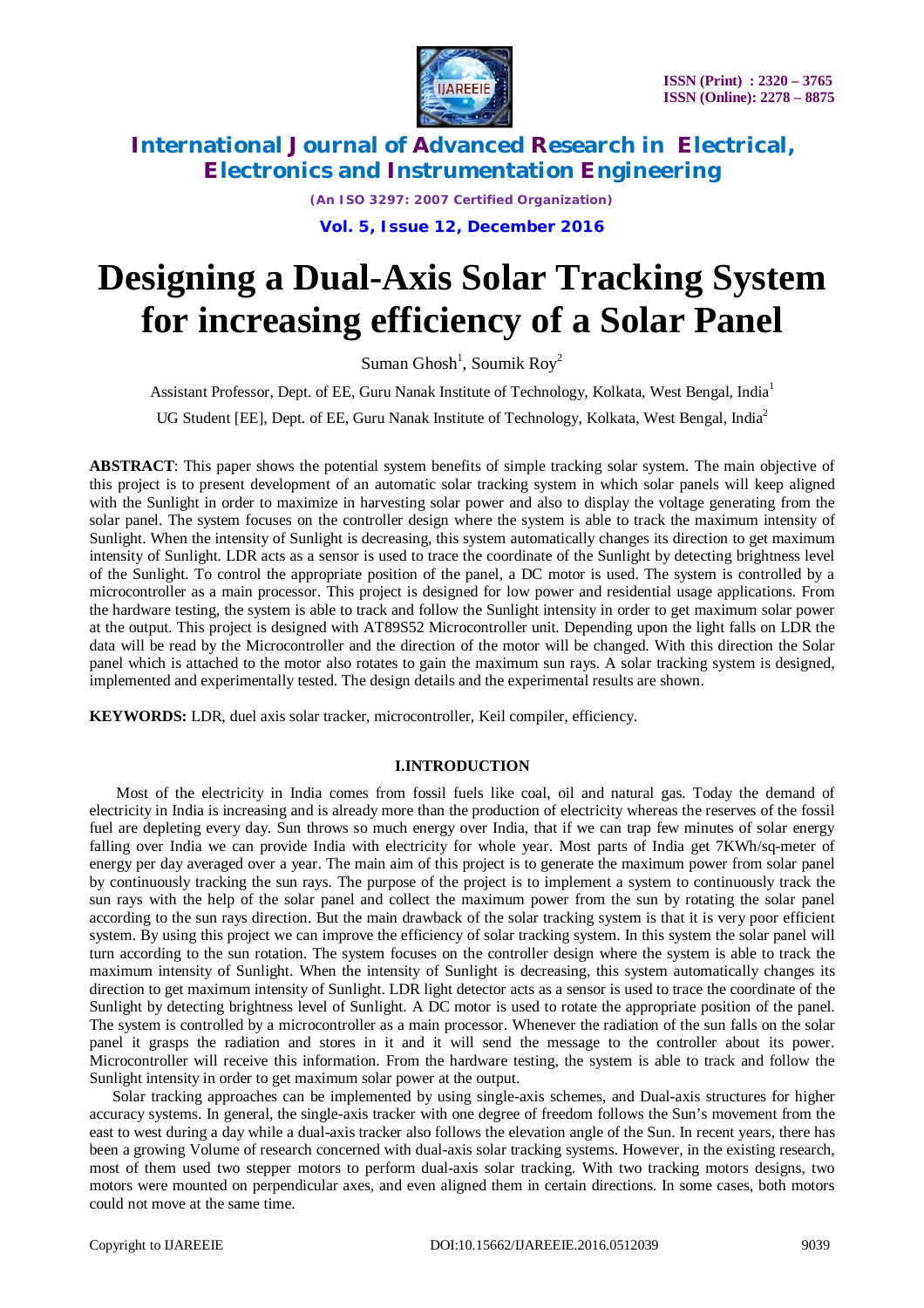

*(An ISO 3297: 2007 Certified Organization)*

### **Vol. 5, Issue 12, December 2016**

 The main objective for this project is to develop the sun tracking solar system model which is a device that follow the movement of the Sun regardless of motor speed. Besides that, it is to improve the overall electricity generation using single axis sun tracking system and also to provide the design for residential use. LDR or light dependent resistor has been chosen as the sensor because LDR is commonly used in sun tracking system. This is because LDR is sensitive to the light. The resistance of LDR will decreases with increasing incident light intensity. For the controller, AT89S52 had been chosen. This ATMEL programming will give the pulse to the driver to move the motor. For the driver, bidirectional DC motor control using relay has been used. The motor controller had been chosen because it can control the motor to rotate clockwise and counter-clockwise easily. DC geared motor also been chosen because it has a hold torque up to 24 kg.cm and low rpm. LM7805 is used to convert the input voltage from the source to 5 V output because integrated circuit only need 5 V to operate.

### **II. SCHEMATIC DIAGRAM OF THE PROJECT**

 The complete circuit consists of two parts. In sensor and comparator part shown in fig.1, we get the output from the LDR through a comparator LM324 by comparing with the reference voltage set and given to the Port 1 of AT89C51. Firstly four LDR are connected to the comparator. We are getting output of the LDR through 1KΩ resistance. The output from this LDR is given to the comparator LM324. Four LDR are used here and all of them connected in similar way. The output of LDR is given to the inverting terminal of the op-amp of the comparator. LM324 has four comparators in it. Reference voltage was set at 2.6 volt. As the light perpendicular to any LDR the corresponding output from the comparator is obtained. The LDR that is used here gives output voltage 2 volts when having perpendicular light on it. These outputs are given to the port 1 of microcontroller AT89C51.



Fig. 1 The sensor and comparator circuit Fig. 2 Total circuit diagram

 In the second part the interfacing circuitry of the Unipolar Stepper Motor is connected with microcontroller AT89C51 which is shown in Fig.2. Here we have used L293D as the motor driver. Using program it is compared the bit pattern and send signal to the motor driver to drive the stepper motor in specified direction. The circuit diagram is shown in Fig. 2.

### **III. TRACKING CONTROLLER SYSTEM AND MICROCONTROLLER PROGRAMMING**

 An automated solar tracker allows the panel to perform an approximate 3-dimensional (3-D) hemispheroidal rotation to track the sun's movement during the day in order to maximize in harvesting solar power. Light gathering is dependent on the angle of incidence of the light source providing power (i.e. the sun) to the solar cell's surface. Day sunlight will have an angle of incidence close to  $90^\circ$  in the morning and the evening. At such an angle, the light gathering ability of the cell is essentially zero, resulting in no output. As the day progresses to midday, the angle of incidence approaches 0°, causing a steady increase in power until at the point where the light incident on the panel is closer to perpendicular and maximum power is achieved. From this background, we see the need to maintain the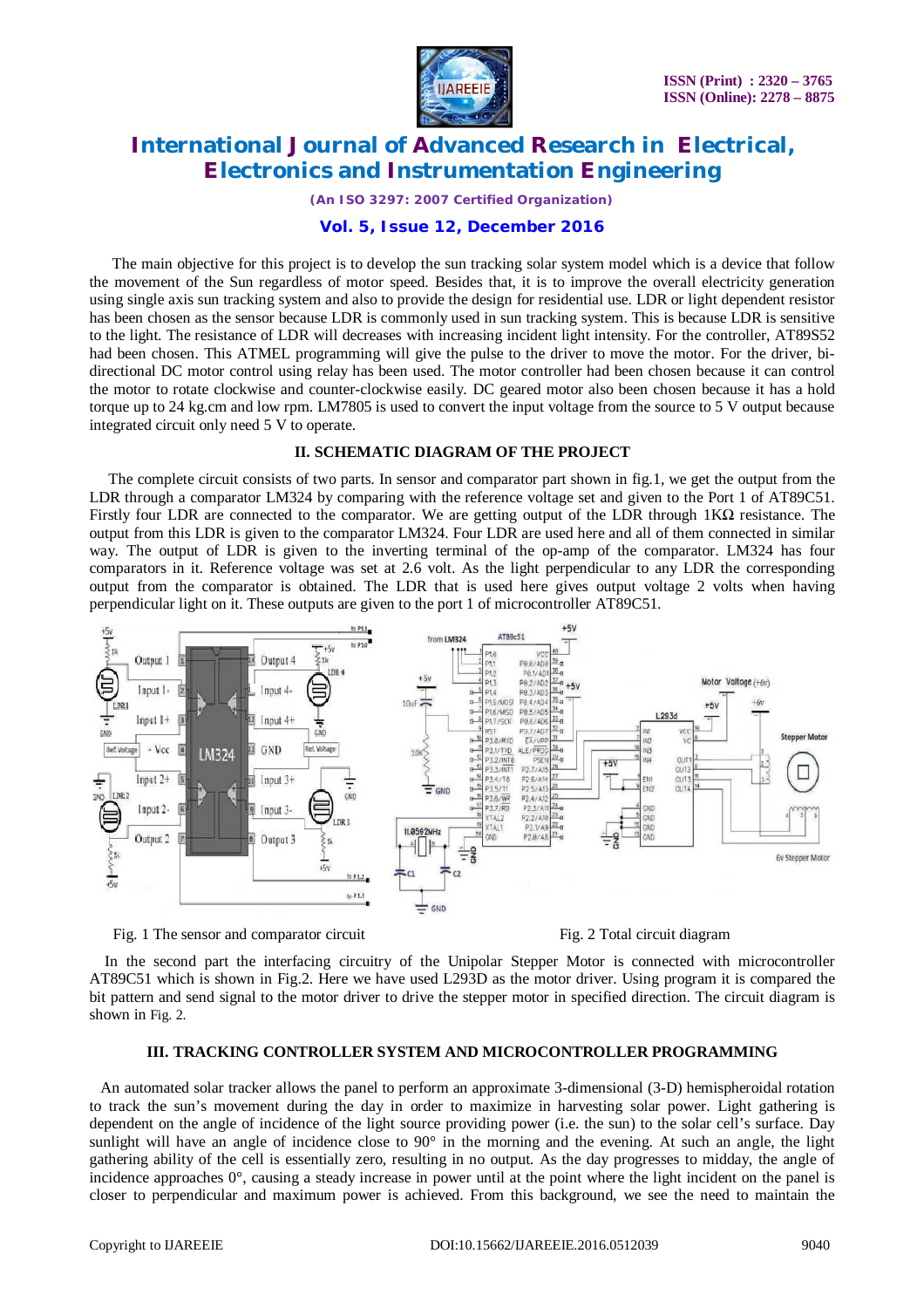

*(An ISO 3297: 2007 Certified Organization)*

# **Vol. 5, Issue 12, December 2016**

maximum power output from the panel by maintaining an angle of incidence as close to 0° as possible. By tilting the solar panel to continuously face the sun, this can be achieved. This process of sensing and following the position of the sun is known as Solar Tracking. Two LDR light detectors act as sensors to trace the coordinate of the Sunlight by detecting brightness level of Sunlight.

- When LDR1 has higher light intensity than LDR2 then the resistance of LDR1 is smaller than that of LDR2 then voltage at CH-1 is higher than that of CH-2 and the DC motor rotates the solar panel in the counter clockwise direction.
- When LDR2 has higher light intensity than LDR1 then the resistance of LDR1 is larger than that of LDR2 then voltage at CH-1 is smaller than that of CH-2 and the DC motor rotates the solar panel in the clockwise direction.
- The stable position is when the two LDRs having the same light intensity. Another two LDR also act as same principle.

 The system is controlled by a microcontroller as the main processor. When the intensity of Sunlight is decreasing, this system automatically changes its direction to get maximum intensity of Sunlight and generate maximum power as output.



Fig. 3 Flowchart of the tracking principle. Fig. 4. Program in c language



 Keil compiler is software used where the machine language code is written and compiled. After compilation, the machine source code is converted into hex code which is to be dumped into the microcontroller for further processing. Keil compiler also supports C language code.

- 1. Click on the Keil µ Vision4 Icon on Desktop
- 2. Click on the Project menu from the title bar
- 3**.** Then Click on New Project
- 4. Save the Project by typing suitable project name with no extension in our own folder sited in either C:\ or D:\
- 5. Then Click on save button above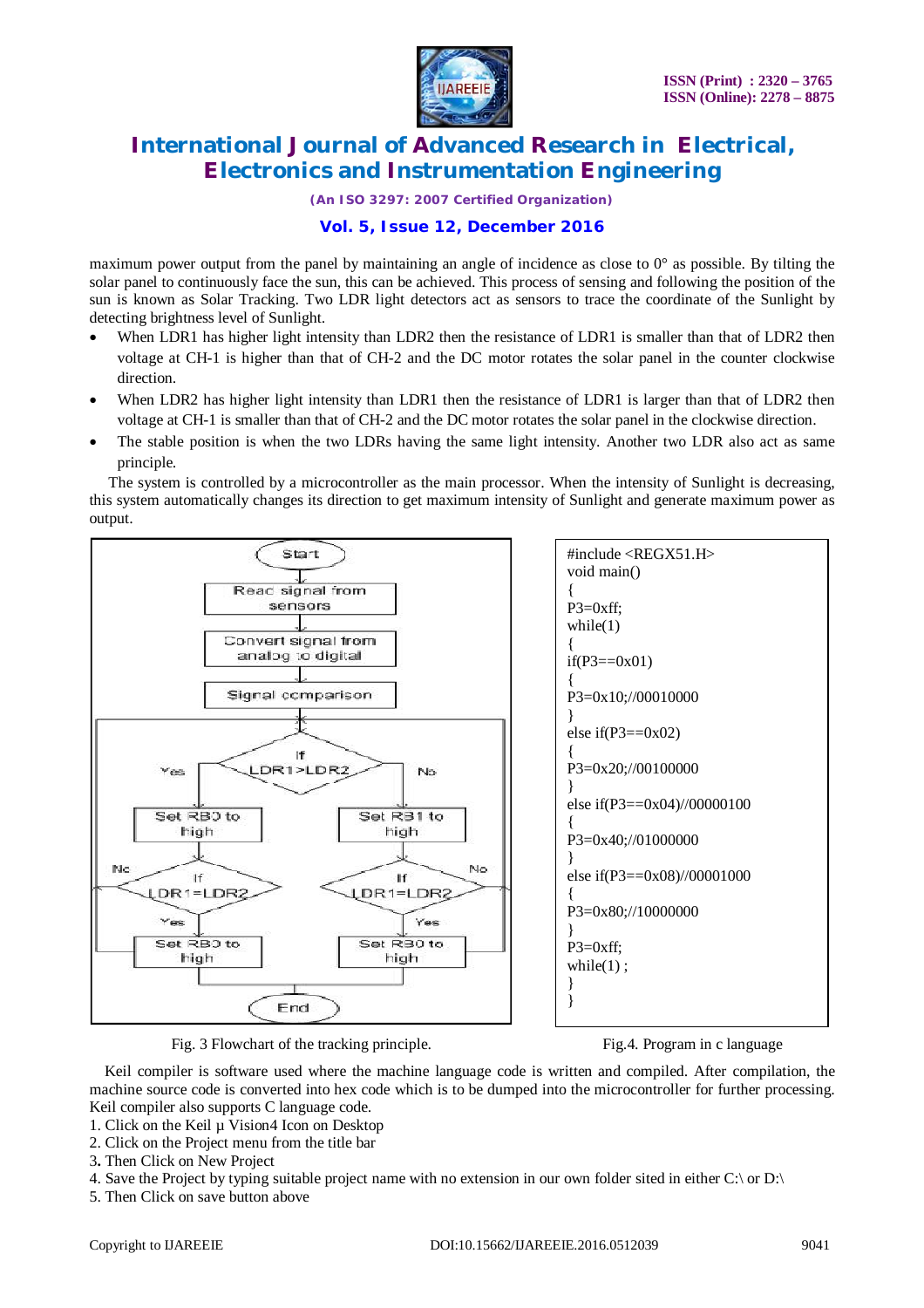

*(An ISO 3297: 2007 Certified Organization)*

# **Vol. 5, Issue 12, December 2016**

6. Select AT89S51

7. Then Click on "OK"

8. Then Click either YES or NO.

9. Now our project is ready to USE

10. Now double click on the Target1, we would get another option "Source group 1"

11. Click on the file option from menu bar and select "new"

12. Now start writing program in either in "C" or "ASM"

13. For a program written in Assembly, then save it with extension ". asm" and for "C" based program save it with extension ".C"

14. Now right click on Source group 1 and click on "**Add files to Group Source**"

15. Now Press function key F7 to compile. Any error will appear if so happen.

16. If the file contains no error, then press Control+F5 simultaneously.

17. Then Click "OK"

18. Now click on the Peripherals from menu bar, and check required port

19. Drag the port a side and click in the program file. Now keep Pressing function key "F11" slowly and observe.

### **Steps to work with proload:**

1. Install the Proload Software in the PC.

2. Now connect the Programmer kit to the PC (CPU) through serial cable.

3. Power up the programmer kit from the ac supply through adapter.

4. Now place the microcontroller in the GIF socket provided in the programmer kit.

5. Click on the proload icon in the PC. A window appears providing the information like Hardware model, com port, device type, Flash size etc. Click on browse option to select the hex file to be dumped into the microcontroller and then click on "Auto program" to program the microcontroller with that particular hex file.

6. The status of the microcontroller can be seen in the small status window in the bottom of the page.

7. After this process is completed, remove the microcontroller from the programmer kit and place it in your system board. Now the system board behaves according to the program written in the microcontroller which is shown in Fig. 4.

## **IV. FABRICATION AND INSTALLATION**



Fig.5 Finalised design of the structure

 The miniature prototype tracker was constructed using materials like iron, Double-sided Tape and a few cutting tools. To enable dual-axis rotation, the panels were stuck onto a particle board base slightly larger in dimensions than the panels using double-sided tape. The LDRs were placed on the centres of all four sides of the board and also at the centre of the whole board. At the bottom of the base an aluminium rod was attached from the centre extending to any one of the sides of the base.